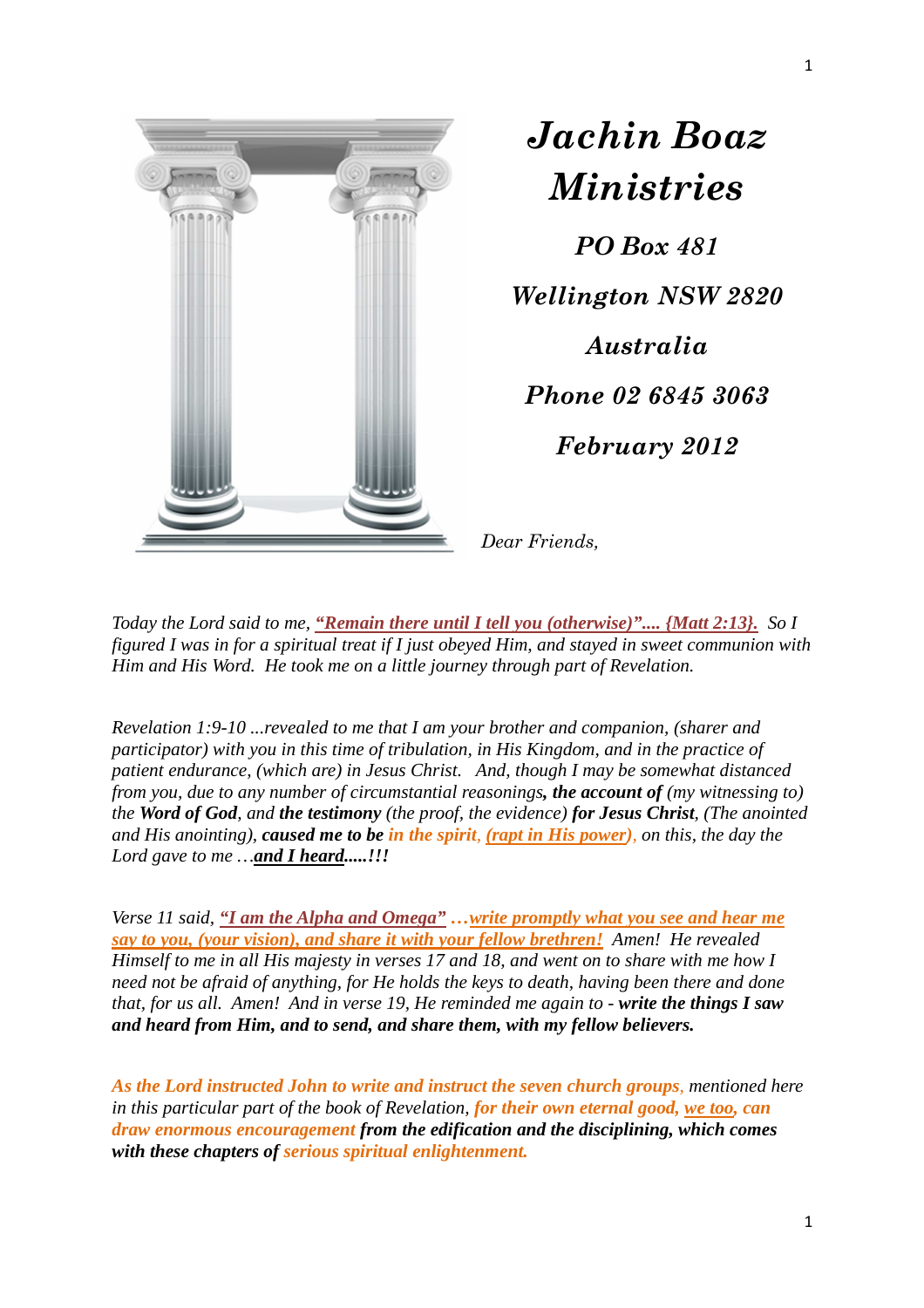*1. To Ephesus... He said... I know... I know, the things you have done and are doing for me, but, your LOVE for ME has cooled, and you have deserted Me. Repent and return to Me, as enthusiastically as you used to be ...because to him who overcomes, (is victorious), I will feed him from MY TREE of LIFE; which is in the Paradise of God!! I don't exactly know where that is; somewhere in Heaven, and I think it may be the central garden point where, perhaps the Tree of Life is "central" and, from which we eat - (uncertainty)... but I am confident in my uncertainty, that it is ALL GOOD! Amen! {Rev 2:2-7}, (My paraphrase of this and subsequent scripture references).*

*2. To Smyrna... He said ...I know of your "poverty" ...but you are RICH!! Dismiss the abuse you suffer at the hands of the pretenders, (the synagogue of Satan)... <i>FEAR NOTHING!!! Be loyally faithful unto death... (Even if you must die for it)... and I will give you the CROWN of LIFE. He who is victorious will in no way be injured by the second death. Amen!! {Rev 2:8-11}.*

*3. To Pergamos … He said ...Yes, I know where you live... where Satan sits enthroned... yet, you are clinging to and holding fast MY NAME, and did not deny MY FAITH, even when you experienced the martyrdom of my representatives in your midst, (where Satan dwells). But, I am not happy with the corrupters of faith you allow to influence your "bubble" (personal space, church space), and I will hold you accountable if you do not REPENT, and conquer, and become victorious, and RECEIVE from Me the gift that, ONLY you the receiver, will know and understand. In other words, it's private and confidential... something special… just between you and God. Wow!! That's awesome!! {Rev 2:12-17}.* 

*4. To Thyatira... He said... I know you... I know you... the good, the bad and the ugly. Everything about you! And, the Jezebel spirit that so permeates the way you live and conduct your idolatrous lifestyle. She has refused to repent, regardless of the time I have given her, so, be sure, her teachings and her followers are about to be exterminated!!! We would do well to remember that our God is a just God, and a jealous God!! But, he who is found honorable and worthy will be given AUTHORITY and POWER over the nations. Amen! Our power and authority is like that which the Lord received from His Father. Glory!! Hallelujah!! {Rev 2:18-29}.*

*5. To Sardis …He said …you are supposed to be ALIVE, but in reality you are DEAD!! I know your records and your doings. There is nothing hidden from me. So My instructions to you are: - rouse, keep awake, strengthen, invigorate... what of you, remains; though at the point of dying!! For I have NOT found anything that you have done, (any work of yours), that meet God's requirements or come up to His standard. In other words, you are spiritually dead, and none of your works are well pleasing in His sight. So repent! Remember, receive, hear and do (obey them), or, My visit to you will come unexpectedly and you will be the looser. I will visit you as a thief in the night, and you will not suspect or know of my arrival. That would be a surprise of the worst possible kind, with the worst possible outcome... eternal separation! Yet, the few who remain UNSOILED will walk with Me in "white,"…worthy and deserving. They will be victorious and acknowledged as MINE, and enrolled in the BOOK of LIFE, and, his name will be confessed openly before God and His angels. You …who are listening …hear, and do! Amen. {Rev 3:1-6}.*